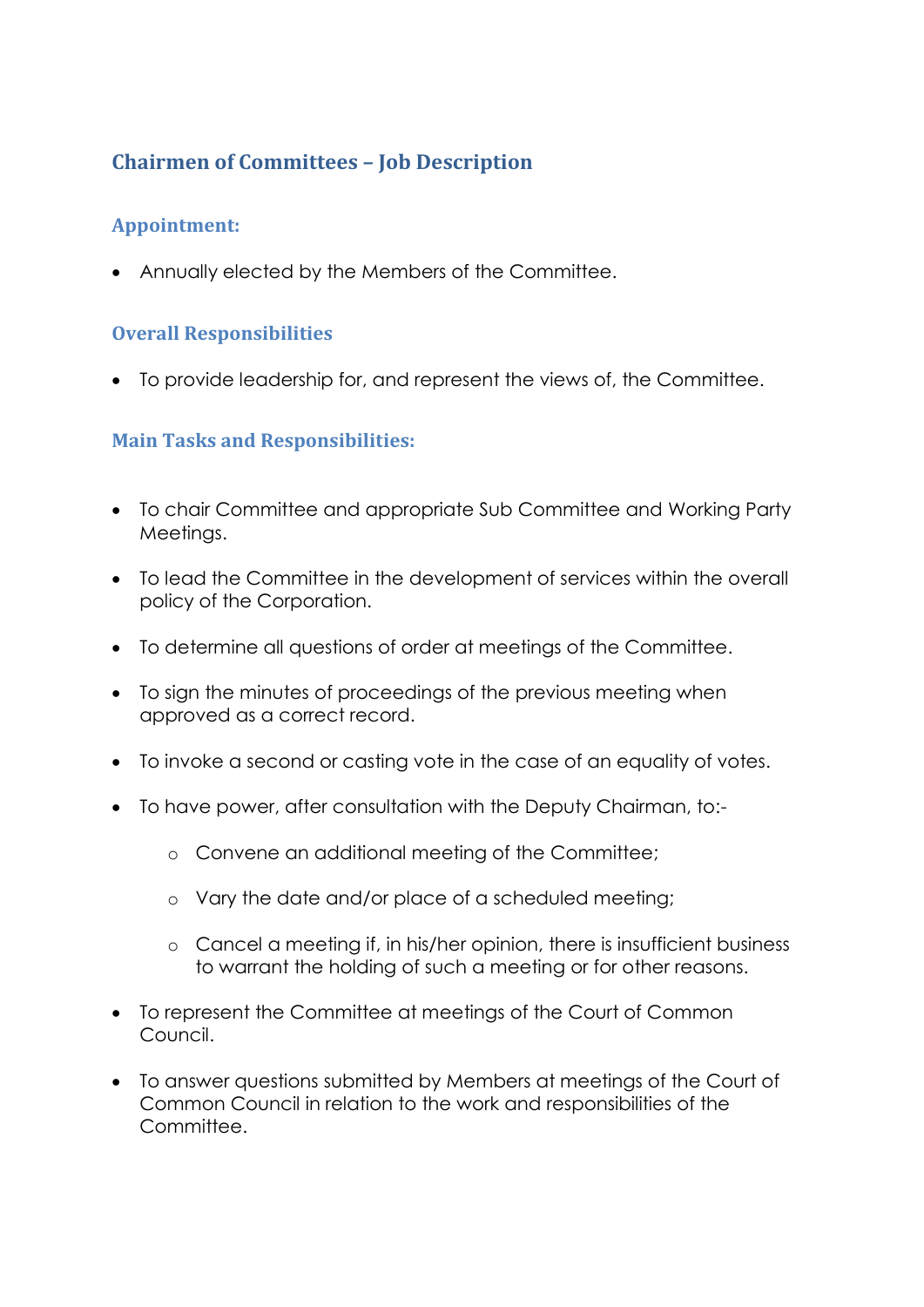- To preside at Committee hospitality events (eg. annual luncheon, dinner, visits/inspections).
- To act as spokesman on behalf of the Committee.
- To provide comments, together with the Deputy Chairman of the relevant Committee, to the Town Clerk as part of the process whereby decisions may be taken by the Town Clerk under delegated and/or urgency powers.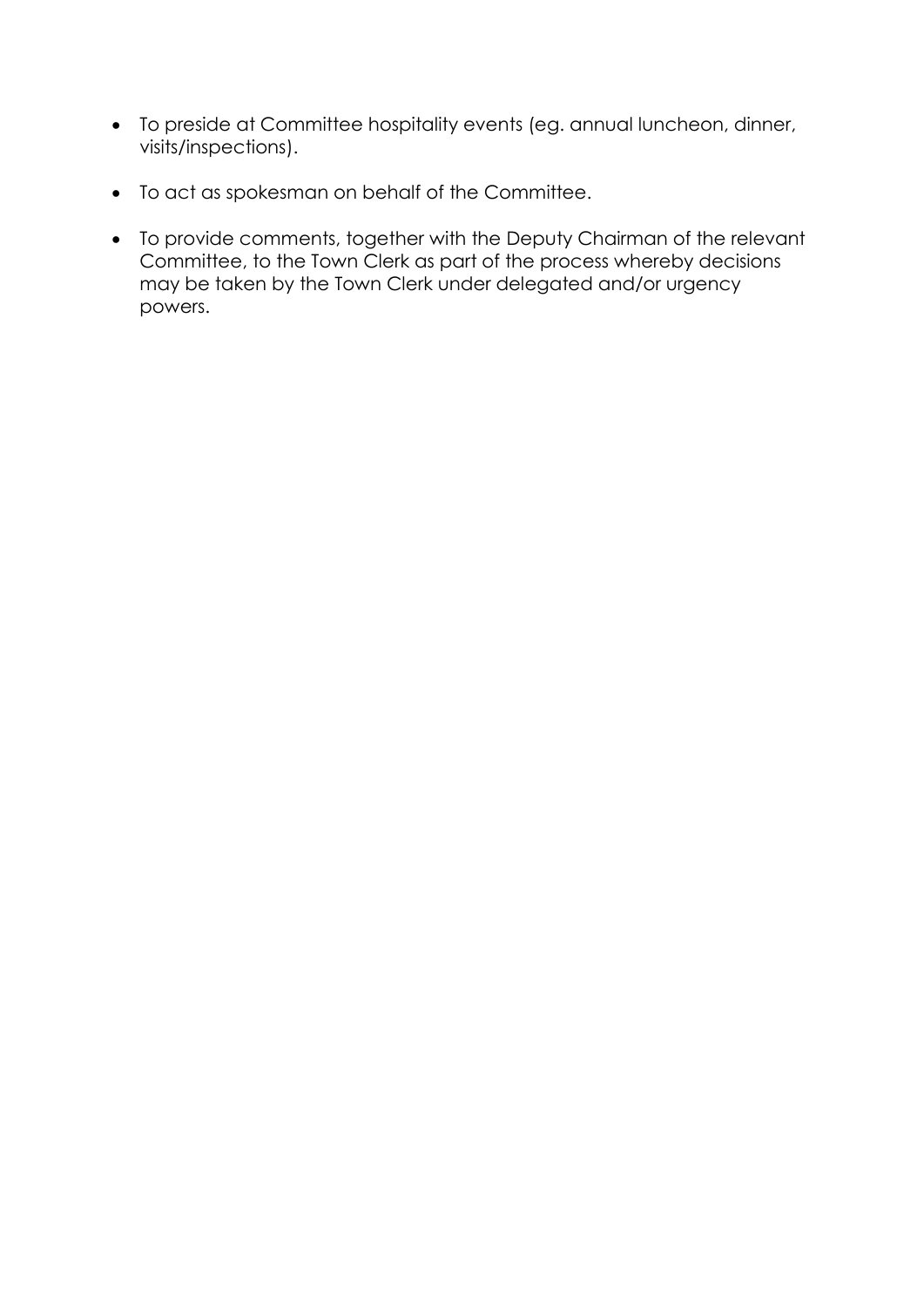# **Chairmen of the Committees – Person Specification**

| <b>Essential</b>                                                                                                                                                                                                                                                                                                                                                                                                                                                                                                                                                                                                                                                                                                                                                            | <b>Expected</b>                                                                                                                                                                                                                                                                                                                                                                                                                                                                                                                                                                                                                                                                                                                                                                                                                                                                                                           |
|-----------------------------------------------------------------------------------------------------------------------------------------------------------------------------------------------------------------------------------------------------------------------------------------------------------------------------------------------------------------------------------------------------------------------------------------------------------------------------------------------------------------------------------------------------------------------------------------------------------------------------------------------------------------------------------------------------------------------------------------------------------------------------|---------------------------------------------------------------------------------------------------------------------------------------------------------------------------------------------------------------------------------------------------------------------------------------------------------------------------------------------------------------------------------------------------------------------------------------------------------------------------------------------------------------------------------------------------------------------------------------------------------------------------------------------------------------------------------------------------------------------------------------------------------------------------------------------------------------------------------------------------------------------------------------------------------------------------|
| Candidates must meet the following<br>criteria:-<br>an elected Member of the Court<br>of Common Council<br>a full (ie. not ex officio or added)<br>$\bullet$<br>Member of the Committee<br>service on the Committee in the<br>$\bullet$<br>year preceding election to the<br>Chair<br>cannot at the same time be<br>Chairman of another Corporation<br>committee (other than Gresham<br>(City Side), Guildhall Improvement<br>Committee)<br>cannot be resident of, or tenant<br>in, property under the control of<br>the Committee<br>subject to annual re-election by<br>$\bullet$<br>the Committee, the term of<br>service of Chairmen is limited as<br>follows:-<br>Policy & Resources – 5 years<br>Finance $-5$ years<br>Police - 4 years<br>Other committees – 3 years | A willingness and ability to develop a<br>close knowledge and understanding<br>of the role and responsibilities of the<br>Committee and how it contributes to<br>the attainment of the Corporation's<br>aims and objectives. This is facilitated<br>by the development of a positive<br>working relationship, and lines of<br>communication, with the relevant<br>senior officer(s).<br>The inter-personal and diplomatic<br>skills required to represent positively<br>the aims, values and responsibilities of<br>the Committee and the Corporation<br>both internally and externally.<br>A familiarity with the Standing Orders<br>that affect Committees.<br>There is a time commitment to<br>undertaking the role of Chairman.<br>The extent of the commitment varies<br>significantly according to the<br>Committee concerned. However,<br>broadly speaking it could equate to<br>approximately one day per working |
| Personal requirements:-                                                                                                                                                                                                                                                                                                                                                                                                                                                                                                                                                                                                                                                                                                                                                     | week together with a number of<br>evening functions which average<br>one per week/month.                                                                                                                                                                                                                                                                                                                                                                                                                                                                                                                                                                                                                                                                                                                                                                                                                                  |
| an appropriately experienced<br>Member of the Court<br>knowledge of the Corporation<br>and its procedures<br>knowledge/understanding of the<br>٠<br>principal issues facing the<br>Committee and its role within the<br>Corporation<br>personal and professional integrity<br>public speaking ability<br>adept and confident in handling<br>the media<br>ability to lead a team of Members                                                                                                                                                                                                                                                                                                                                                                                  |                                                                                                                                                                                                                                                                                                                                                                                                                                                                                                                                                                                                                                                                                                                                                                                                                                                                                                                           |